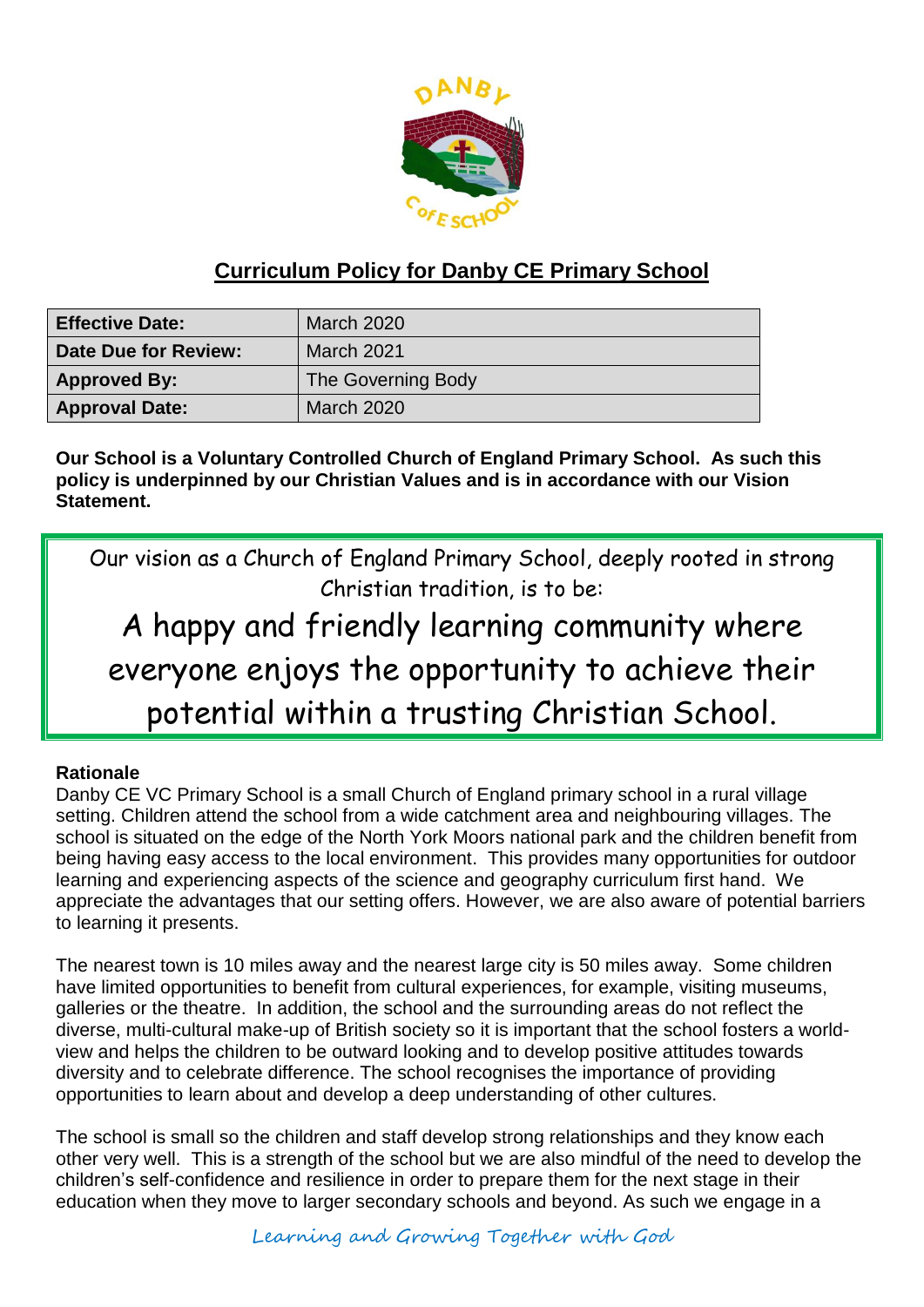range of interschool sporting activities and residential learning opportunities to broaden friendship groups.

The school is also aware that these children will be living and working in world of rapid changes. We can help to prepare them by, not only ensuring that they have strong computing skills, but also by developing their skills in collaboration, adaptability, flexibility, determination, resilience, and their ability to be independent and reflective thinkers, articulate speakers, and responsible, caring citizens.

Visitors to our school have told us that our children are confident and articulate and we agree. We strive to provide a curriculum that is deep and rich and bespoke to our children's needs, while maintaining our commitment to fostering the Christian core values of FRIENDSHIP, RESPECT, TRUST in everything we do, tolerance, patience and a lifelong love of learning. Our curriculum vision is for a high quality inclusive education that is strongly underpinned by our Christian Vision.

#### **Intent – What is taught in our Curriculum**

- Our curriculum is an engaging, high quality curriculum, firmly based on the **National Curriculum**
- As a small school with mixed age classes we have addressed the curriculum as a spiral curriculum ensuring that the skills and knowledge sequence increase in complexity as our children develop in their learning progress through our tracking system
- This means there is a two year rolling programme for KS1 and a four year rolling programme for KS2 to ensure breadth and balance through their time in primary school
- The curriculum utilises the opportunities offered by our locality and **communities** (e.g. strong links with the North York Moors National Park celebrating the uniqueness of our locality) and addresses the constraints of our rural area (e.g. RE curriculum ensures wider coverage of World Religions than is required to help to address the lack of diversity in our schools and communities)
- Reading is a priority in our school to allow pupils to fully access all other curriculum areas
- Mathematical fluency and confidence are also considered to be fundamental for our children's success
- Teachers are skilled in ensuring that our curriculum can be tailored to be accessible and inclusive for all our learners and are able to access support when
- **It is our intent to nurture good mental health, well-being and resilience and to equip our children with the skills and knowledge for a successful future life**

#### **Implementation - How is our curriculum taught**

- Our curriculum is planned **collaboratively** through a shared subject leadership project across five local small schools
- Subject leaders have clear roles and responsibilities and assist with planning and moderation of their subjects
- Subject leaders are enabled to develop their knowledge, expertise and practical skill through professional development and training opportunities
- Leaders enable curriculum expertise to develop across the school
- We teach the majority of subjects through engaging cross-curricular topics ensuring that links are made between subjects but that subjects are identified in their own right
- Some subjects and aspects of subjects may be taught discretely where appropriate or necessary
- Maths and English is taught every day and the opportunity to practise key skills is a priority of in all subjects
- Reading is given a high priority to enable children to be able to access other subjects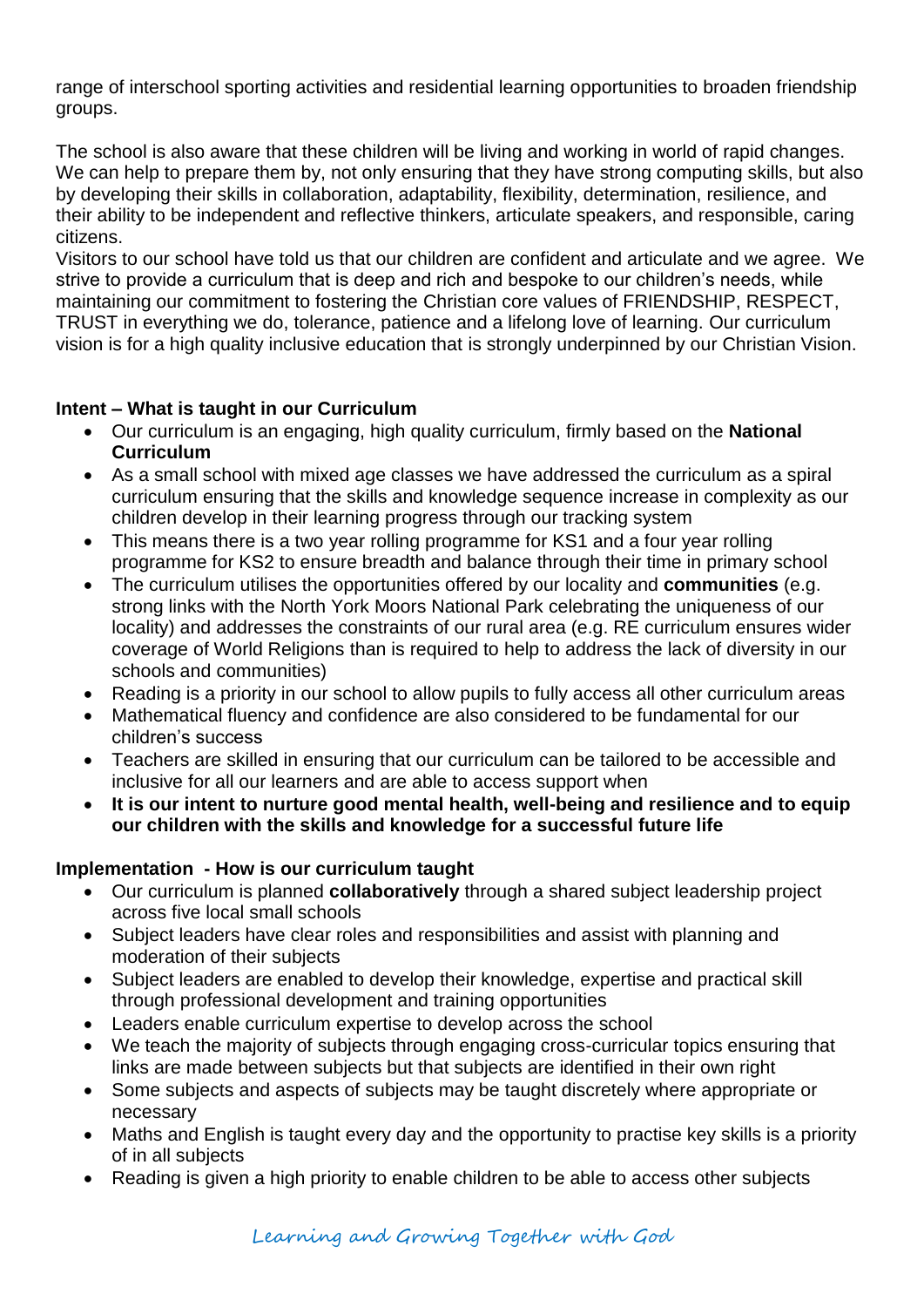- Careful planning and differentiation ensures clear progression and helps children to build on their prior learning.
- Learning is sequenced through age related curriculum statements in our medium term planning
- We use our community to provide meaningful and real-life links to learning, promoting future career options and aspirations
- We select appropriate high quality curriculum resources which inspire children
- Resources are adapted to provide access to all and ensure that the curriculum delivery is equitable to all groups
- Opportunities to recap and revisit are built in regularly to assist the children in memorising and consolidating their knowledge
- Leaders at all levels review and quality assure the subject through collaborative moderation, scrutiny and reporting

#### **Impact – How do we assess and what are our outcomes**

- We assess in accordance with our assessment policy to find out what our children know and can do as a result of our curriculum
- We assess in a way that is informative for our staff but not onerous and in a way that allows us to shape our children's learning further
- Through collaborative moderation we monitor the reliability of judgements
- Outcomes inform the school's strategic plan for improvement and can also influence Performance Management and staff training
- We believe our curriculum will enable our children to progress in their knowledge and skills and be well prepared for transition to the next stage of their education

# **Roles and Responsibilities**

#### **The Headteacher will:**

- Remain up to date with new initiatives and information
- Drive improvements to teaching and learning
- Review personal and professional development by providing appropriate training and support to ensure a high level of professional expertise
- Build positive relationships throughout the school family
- Have high expectations of self, staff and pupils
- Promote and monitor the progress of all staff and pupils
- Ensure that the school is a comfortable, attractive and safe environment which celebrates and supports pupils learning

#### **Governors will:**

- Support the headteacher in the application of the above
- Monitor the curriculum, teaching and learning and its impact across the school
- Be a 'critical friend'

#### **Teachers will:**

- Provide a broad and balanced curriculum that develops the skills, understanding and knowledge necessary for future learning
- Promote positive attitudes, good behaviour and moral understanding to nurture self-esteem
- Provide a happy and supportive atmosphere
- Develop lively and enquiring minds through encouraging children to question and discuss issues, in order to make informed decisions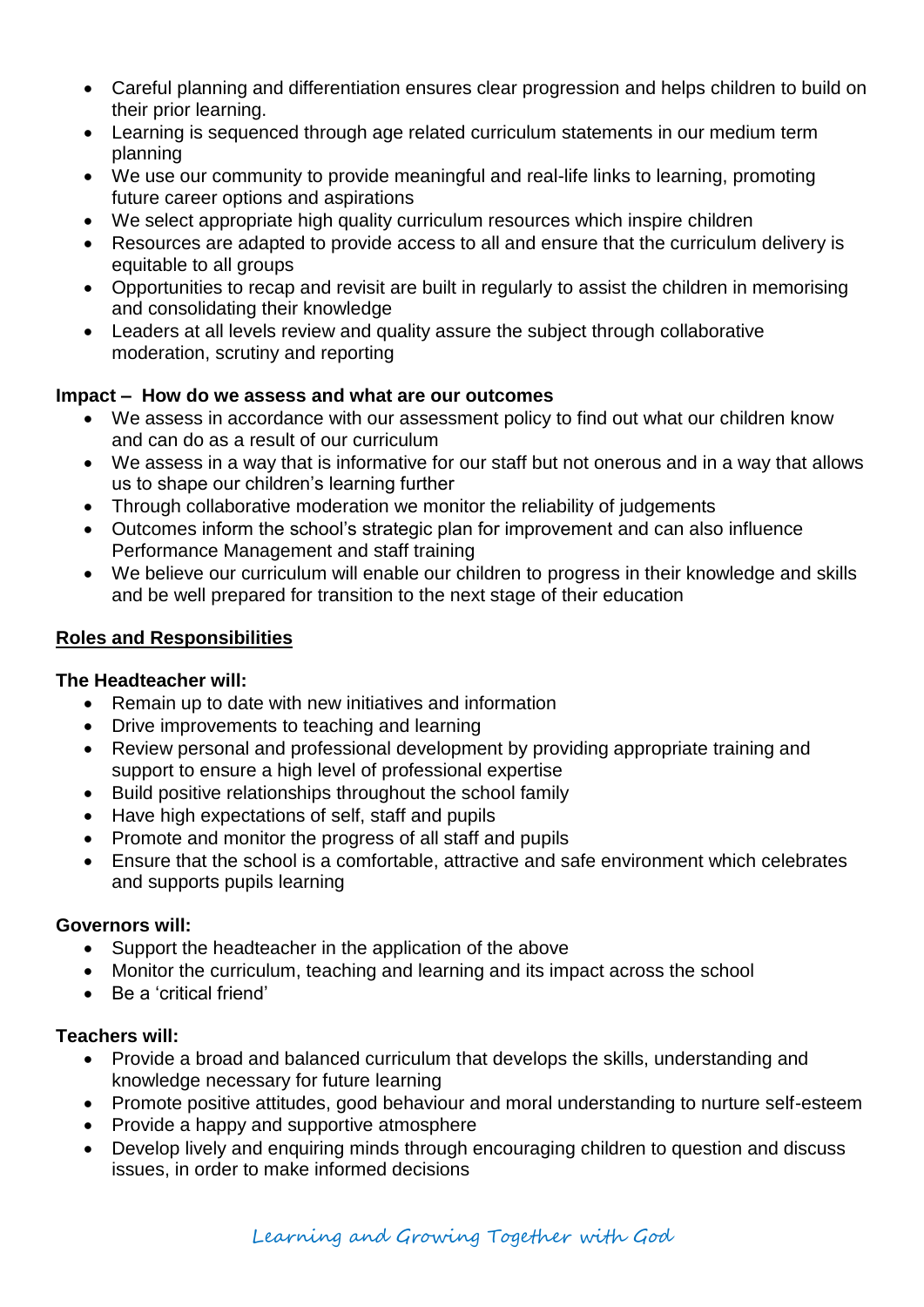- Provide a stimulating and creative learning environment to engender each child to achieve their full learning potential
- Celebrate and value pupils' successes and achievements
- Promote the life-long learning of all members in our school family
- Ensure that they remain up to date and informed in their teaching responsibilities

# **The SENCO will:**

- Ensure that teaching staff are well informed and equipped to meet the above
- Ensure that the curriculum is inclusive and accessible for all
- Maintain an overview of the specific teaching and learning for specific needs
- Monitor the progress of SEND children

# **The children will:**

- Demonstrate behaviour for learning and respect for all
- Engage positively with extra-curricular activities and homework
- Communicate freely, forming strong relationships across the school

# **Support staff will:**

- Feel valued and supported in their role part of the school team
- Be kept up to date professionally and encouraged to take their learning further
- Support the teacher as stated above

# **Parents will:**

- Feel welcome in our school and know that they have a fundamental role in our school in helping their child to learn
- Be able to communicate freely with all members of staff
- Engage in curriculum opportunities where able
- Support homework and extra-curricular activities
- Be available for teacher/parent discussions
- Be kept up to date via the school website and social media
- Support their children and the school in the implementation of school policies and behaviour expectations
- Treat children and staff with **Respect**

#### **Inclusion**

Danby CE VC Primary School practises equality of access and equality of opportunity for all its pupils, staff and visitors regardless of; gender, ethnic origin, religious belief, cultural background, ability or disability marital status or sexuality.

# **Appendices:**

- 1. Curriculum Tree
- 2. Curriculum Tree explanation

#### **Subject Appendices:**

- 3. English
- 4. Maths
- 5. Science
- 6. Computing
- 7. RE
- 8. DT